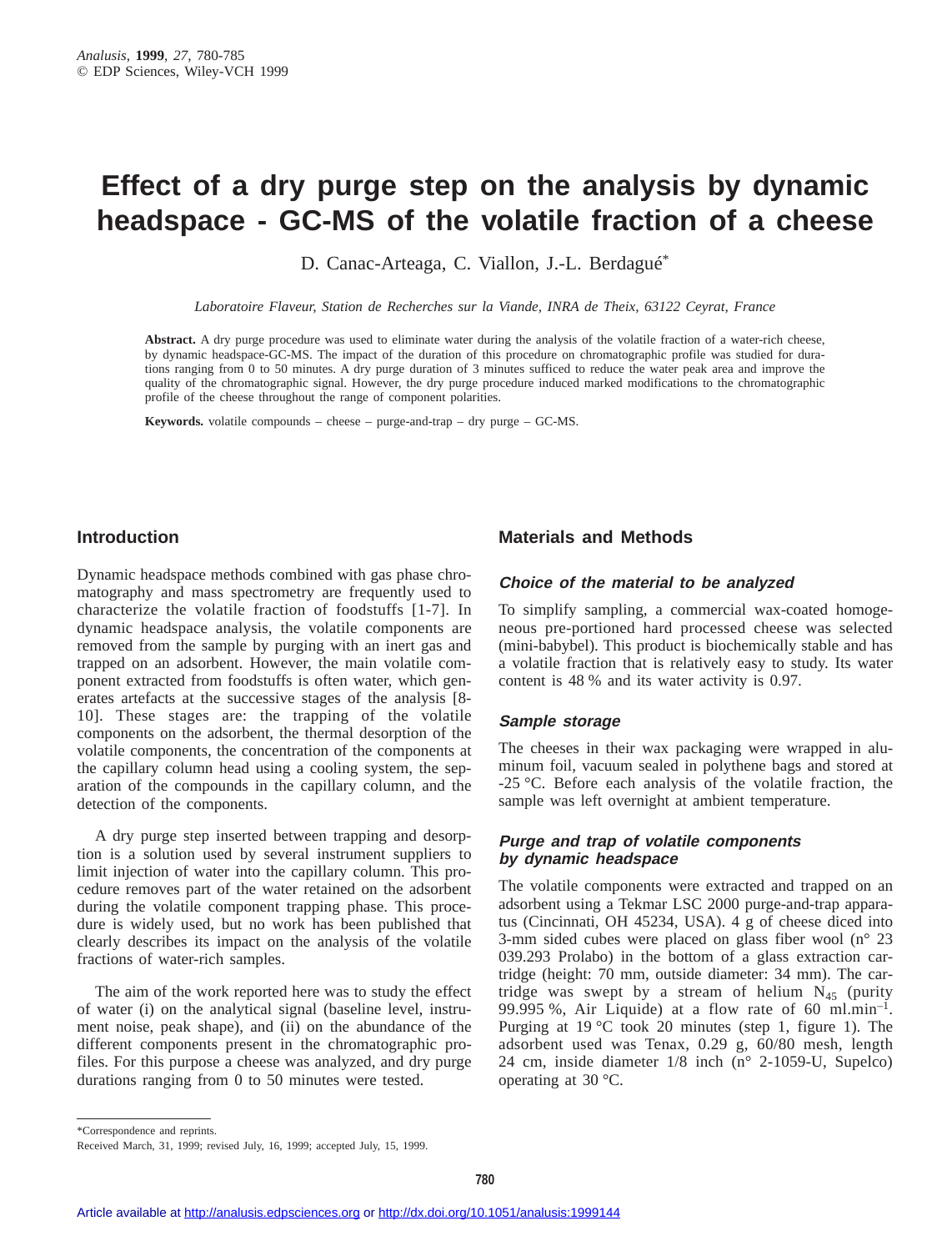## **Original articles**



**Fig. 1.** Schematic diagram of the circuit for the analysis of volatile compounds by dynamic headspace coupled with gas chromatography - mass spectrometry.

- ➀ Purge of the volatile compounds and trapping on Tenax adsorbent
- ➁ Dry purge circuit
- ➂ Desorption of the volatile compounds trapped on the Tenax. After desorption the volatile compounds are cryo-focused at  $-150$  °C and injected by heating in the capillary column

## **Elimination of the water retained on the adsorbent by the dry purge method**

This helium drying operation (step 2, figure 1) eliminates some of the water retained on the Tenax during the trapping of the volatile components. Seven experiments were conducted with dry purge durations of 0, 3, 7, 10, 20, 30 and 50 minutes with a flow rate of helium  $N_{45}$  set at 60 ml.min<sup>-1</sup>.

#### **Injection of the volatile components into the capillary column**

The volatile components were simultaneously desorbed from the Tenax at 180 °C for 5 minutes using a carrier gas helium  $N_{55}$  (purity 99.9995 %, Air Liquide) with a flow rate of 1.4 ml.min<sup>-1</sup>, and cryo-focused at  $-150^{\circ}$ C in a 3-cm segment of deactivated silica pre-column (inside diameter: 0.53 mm, length: 1.5 m, Varian) using a liquid nitrogen cooling system (step 3, figure 1). Injection into the capillary column was then carried out by heating the precolumn for 2 minutes at 225 °C. To eliminate any potential memory effects between successive analyses, the Tenax trap was then heated for 20 minutes at 180 °C.

#### **Separation, detection and identification of the volatile components**

The volatile components were separated on a capillary column (SPB5, film thickness: 1  $\mu$ m, 60 m × 0.32 mm; Supelco). The oven temperature of the chromatograph (Hewlett Packard 5890) was programmed as follows: 5 minutes at 33 °C, then to 200 °C at  $3$  °C per minute, and finally 2 minutes at 200 °C. The volatile components were detected by mass spectrometry with electron impact at 70 eV (Hewlett Packard 5971S). Acquisition was  $3 \text{ scans.s}^{-1}$  with a scanning range from 15 to 190 daltons between 0 and 60 minutes. The volatile compounds were identified by comparing their spectra with those in the data bank NBS 75K (1994), and their retention indices with those in the data bank of Kondjoyan and Berdagué, 1996 [11].

#### **Evaluation of the quality of the baseline and calculation of the chromatographic peak areas**

The baseline level (expressed in arbitrary abundance units) was measured between 48 and 50 minutes in a peak-free segment. To account for the noise in this chromatogram segment an average spectrum was calculated. The peak areas of the volatile compounds (arbitrary units of area, a.u.a.) were integrated from specific ions of each molecule to circumvent coelution problems (these ions are not stated here in view of the very large numbers of compounds involved). The integrations were carried out using MSD ChemStation software (Hewlett Packard). The integration parameters were as follows: initial detection threshold: 8 a.u.a.; initial peak width: 0.2 minutes; minimum peak area: 10,000 a.u.a.

#### **Statistical analysis**

The effect of the duration of dry purge on the chromatographic profiles was studied by principal component analysis performed on normalized and standardized data (Statistica, 1997).

## **Results**

The chromatographic profile of the cheese studied (Fig. 2) comprised 27 peaks, of which the strongest were 3-hydroxy-2-butanone, 2,3-butanedione, 2-butanone, and acetone.

The duration of the dry purge highly influenced the area (Fig. 3A) and the shape (Fig. 3B and C) of the water peak. Thus the area of the water peak decreased from 67,000 to 3,000 a.u.a. after only 3 minutes of dry purge (figure 3A). With no dry purge the water peak was very broad (from 4 to 30 minutes) and had a complex shape with three sharp breaks coinciding with the successive elution peaks of acetone, 2,3-butanedione and 3-hydroxy-2-butanone (Fig. 3B). Also, most of the polar constituents coeluted with water between 5 and 20 minutes had flat and unsymmetrical peaks (broadening and multimodality in the case of ethanol).

The variations in peak area of all the compounds according to the dry purge duration were studied by principal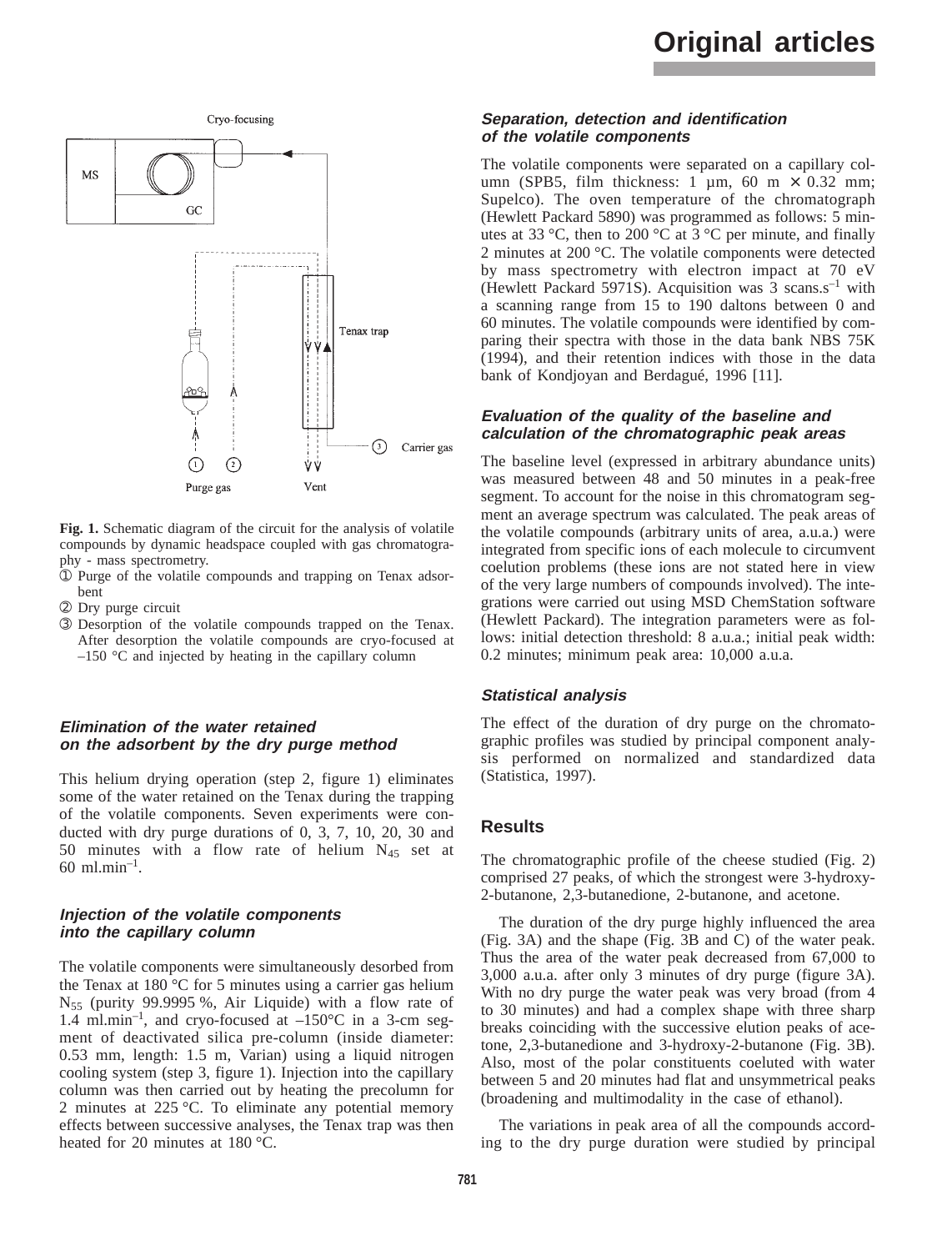## **Original articles**



**Fig. 2**. Example of chromatographic profile of cheese obtained by dynamic headspace GC-MS with a dry purge of 3 minutes. The compounds identified were the following in order of elution (the number in brackets represents the percentage of the peak in the total ion current of the chromatogram):  $1 =$  water (1 %),  $2 =$  ethanol (4.6 %),  $3 =$  acetone (4 %),  $4 =$  2-propanol (0.13 %),  $5 =$  dimethyl sulfide (0.11 %),  $6 = 2,3$ -butanedione (7.4 %),  $7 = 2$ -butanone (11 %),  $8 = 2$ -butanol (0.62 %),  $9 =$  acetic acid (0.01 %),  $10 =$ ethyl acetate (1 %), 11 = 3-methyl butanal (0.05 %), 12 = 2-pentanone (0.3 %), 13 = 3-hydroxy-2-butanone (68.4 %), 14 = propyl acetate (0.25 %),  $15 =$  dimethyl disulfide (0.14 %),  $16 =$  toluene (0.66 %),  $17 =$  hexanal (0.06 %),  $18 =$  octane (0.05 %),  $19 =$  2-heptanone (0.06 %),  $20 = \alpha$ -pinene (0.03 %),  $21 = \beta$ -pinene (0.01 %),  $22 = \beta$ -methyl-5-hepten-2-one (0.08 %),  $23 = \beta$  decane (0.02 %),  $24 = \beta$ -octanal (0.02 %), 25 = limonene (0.02 %), 26 = 2-nonanone (0.01 %), 27 = nonanal (0.03 %).



**Fig. 3.** Water peak area and shape versus dry purge duration.

A: Water peak area versus dry purge duration.

B: Abundance of ion 18 (water) without dry purge.

C: Abundance of ion 18 with a dry purge of 3 minutes.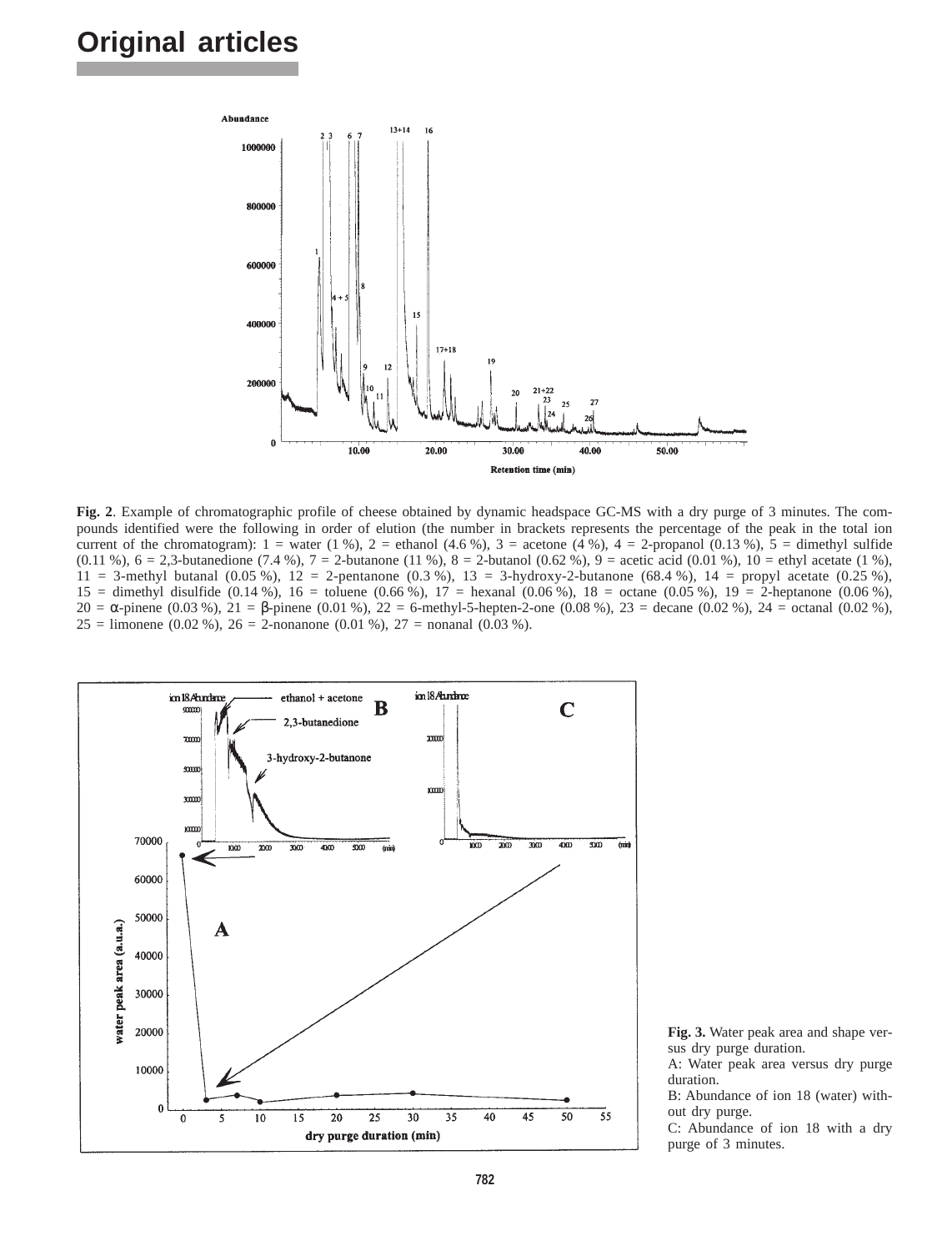component analysis (Fig. 4). The principal interest of this analysis was to show that the areas of the different chromatographic components changed in a complex way according to the dry purge duration. Furthermore this analysis showed that a priori it doesn't exist an obvious rule in order to explain the effect of the dry purge. The volatile components were distributed into two groups in the main PCA plane. The first group comprised the compounds that had the greatest peak areas without dry purge (polar molecules: ethanol, acetone, propyl acetate, propanol, etc. and nonpolar molecules: beta-pinene, octane, decane, etc.). The second group comprised compounds that had greater peak areas when the dry purge duration was long (2,3-butanedione, 2 pentanone, limonene, dimethyldisulfide, ethyl acetate, etc.). Figure 5 shows the quantitative changes in the peak areas of

three compounds belonging to either of these two groups, according to the dry purge duration.

The study of the analytical noise and baseline level also showed a strong water effect. With no dry purge the noise of the signal associated with ion 18 was very strong between 4 and 30 minutes, during the elution time of the water peak (Fig. 3B). A 3-minute dry purge considerably lowered the baseline (Fig. 6A) and thereby the noise (Fig. 6B and C). The detailed analysis of the noise without dry purge (Fig. 6B) shows that it included all the ions of the main volatile compounds of the cheese, together with the ions characteristic of silylated radicals (m/z = 73, 75, 103, 133), benzene structures ( $m/z = 119, 77, 177$ ) and phtalates  $(m/z = 147)$ . With a dry purge (Fig. 6C), the noise was less marked and corresponded essentially to ions of molecular weight 43, 45, 60, 77 and 86 daltons.



**Fig. 4**. Principal component analysis with 27 variables (volatile compounds of cheese) and 7 observations (duration of the dry purge step). The plane (1,2) explains 59.5 % of total variance.

The progression in dotted line between the 7 observations (from "dry purge 0 min" to "dry purge 50 min") shows that the volatile compounds evolve in a complex way according to the dry purge duration.

The volatile compounds are distributed into 2 groups:

Group 1: volatile compounds with higher abundance without dry purge.

Group 2: volatile compounds with higher abundance when dry purge duration was longer.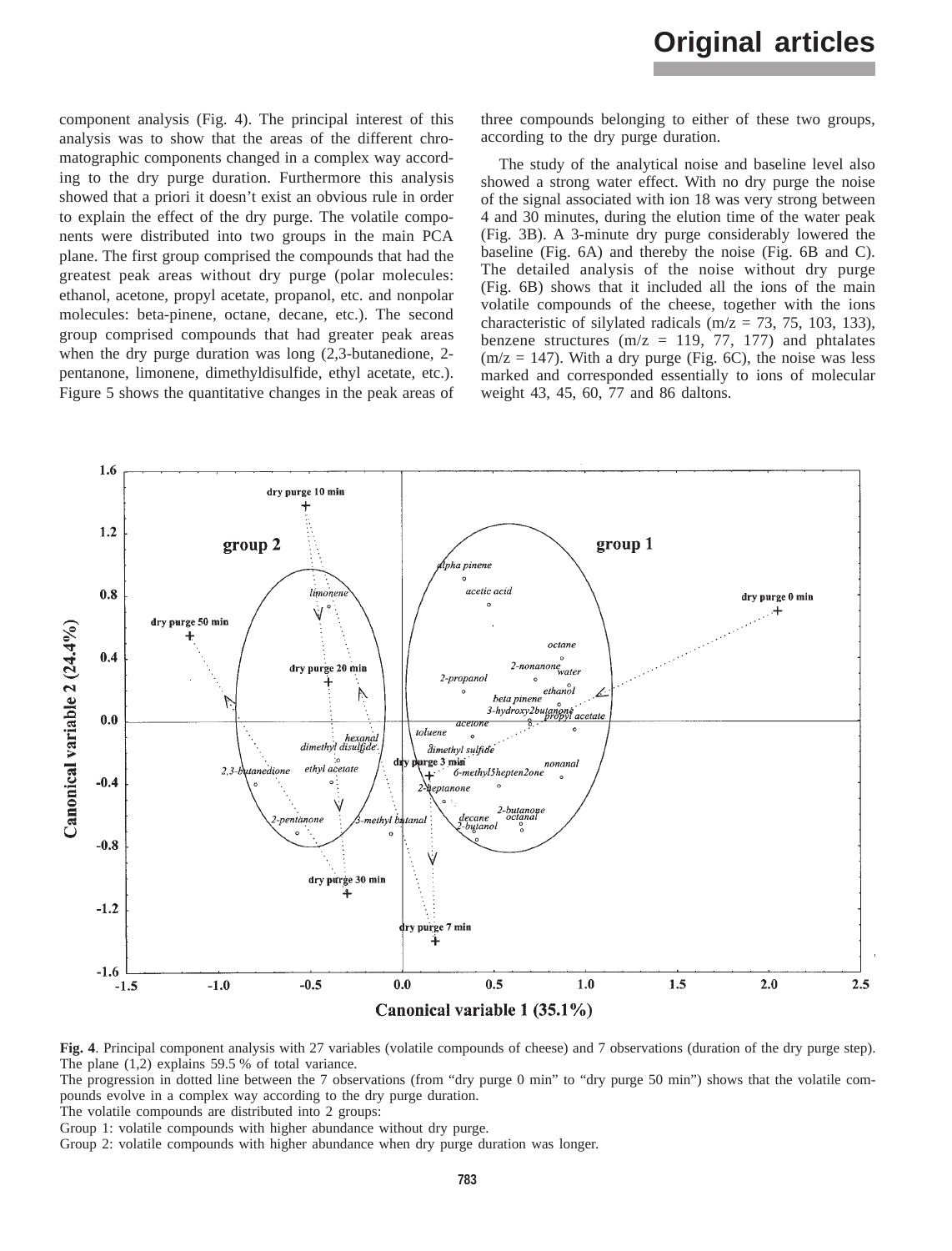# **Original articles**



**Fig. 5.** Peak areas of ethanol, acetone and 2,3-butanedione *versus* dry purge duration.

## **Discussion**

The effect of the dry purge on the GC-MS measurements are due to multiple physical, chemical and mechanical interactions between water, the volatile components, the adsorbent, the pre-column and the capillary column. These interactions, in which water is strongly implicated, disturb all the steps of the analysis, impairing the quality of the measurements unless a dry purge is used.

In the trapping stage, competition in adsorption-desorption between water and the other volatile components occurs at the surface of the Tenax. Hence for samples containing much water (such as the cheese here) a large proportion of the adsorption sites in the trap are occupied by water molecules in the first minutes of the trapping step, despite the low affinity of Tenax for these molecules. When the trap is saturated with water, water is no longer retained, and it carries away polar volatile components with which it forms hydrogen bonds.

In the dry purge step a large proportion of the water is eliminated from the trap, causing the desorption of molecules of ranging polarity. The mechanisms of desorption involve water-volatile component, water-Tenax, and volatile component-Tenax interactions. These mechanisms account for the behavior of the volatile components of group 1 (Fig. 4), whose peak areas decrease as the dry purge duration increases. However, they cannot explain the behavior of the volatile components in group 2, whose peak areas increase with the dry purge duration, because in the purgeand-trap step the quantities adsorbed on the Tenax are the same regardless of the dry purge duration.

During the desorption from the trap at 180 °C, water and the volatile components can chemically degrade the polymer structure of the 2,6-diphenyleparaphenylene oxide elements of the Tenax, which would explain the presence of ions characteristic of benzene structures found during noise analysis without dry purge. After migration in the pre-column, the



**Fig. 6**. Baseline level and baseline noise.

A: Baseline level versus chromatographic duration.

B: Abundance of ions present in the baseline noise without dry purge.

C: Abundance of ions present in the baseline noise with a dry purge of 3 minutes.

volatile components desorbed from the trap will be concentrated in the cryo-focusing segment. According to the quantities of water desorbed from the trap this pre-column segment can be totally or partially obstructed by ice. In our analyses, total obstruction preventing the complete desorption of the volatile components of the Tenax can be ruled out, because the helium flow rate in the chromatography column did not vary during the cryo-focusing step (the pressure in the ionization chamber of the mass spectrometer was stable). According to Kostiainen [12] partial obstruction by ice of the pre-column and the resulting local reduction in its inside diameter causes a local increase in the velocity of the carrier gas and thereby reduces the efficiency of the cryofocusing of the volatile components. In some cases the efficiency of the cryo-focusing can interact with the dry purge duration. The quantity of ice in the cryo-focusing segment is directly linked to the quantity of water and volatile components desorbed from the Tenax trap. As the dry purge duration increases, the quantity of water and volatile components retained on the Tenax trap decreases, and so the quantity of ice deposited in the pre-column during the desorption from the trap also decreases. Some components can then be better focused in the cryofocusing segment for the reasons stated above by Kostiainen, which would afford an explanation for the behavior of the compounds in group 2 (Fig. 4), whose abundance increases with the dry purge duration.